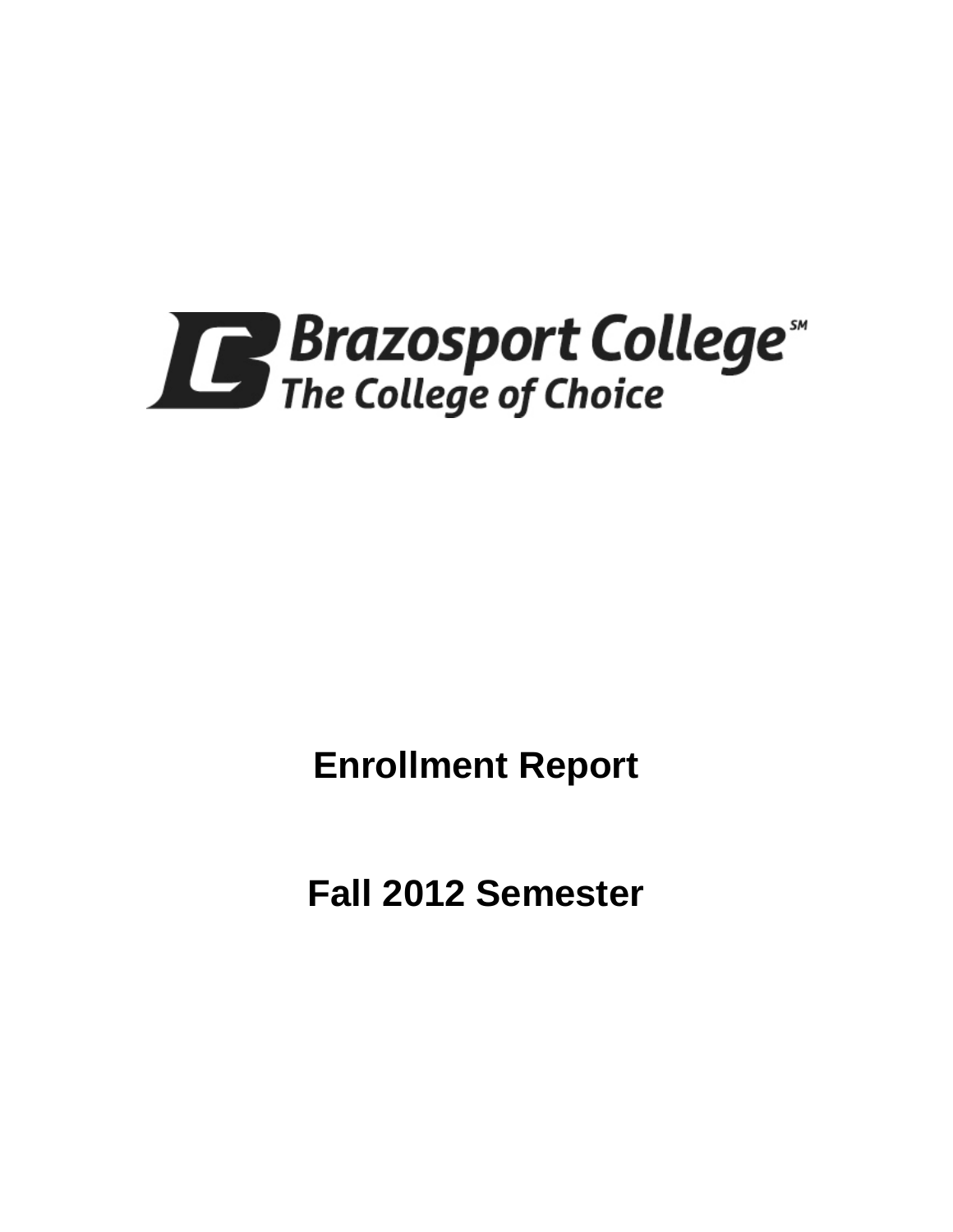# **Semester Report – Fall 2012 Table of Contents**

| Table 15B Enrollment by Department/Academic ProgramPage 7 |  |
|-----------------------------------------------------------|--|
|                                                           |  |
|                                                           |  |
|                                                           |  |
|                                                           |  |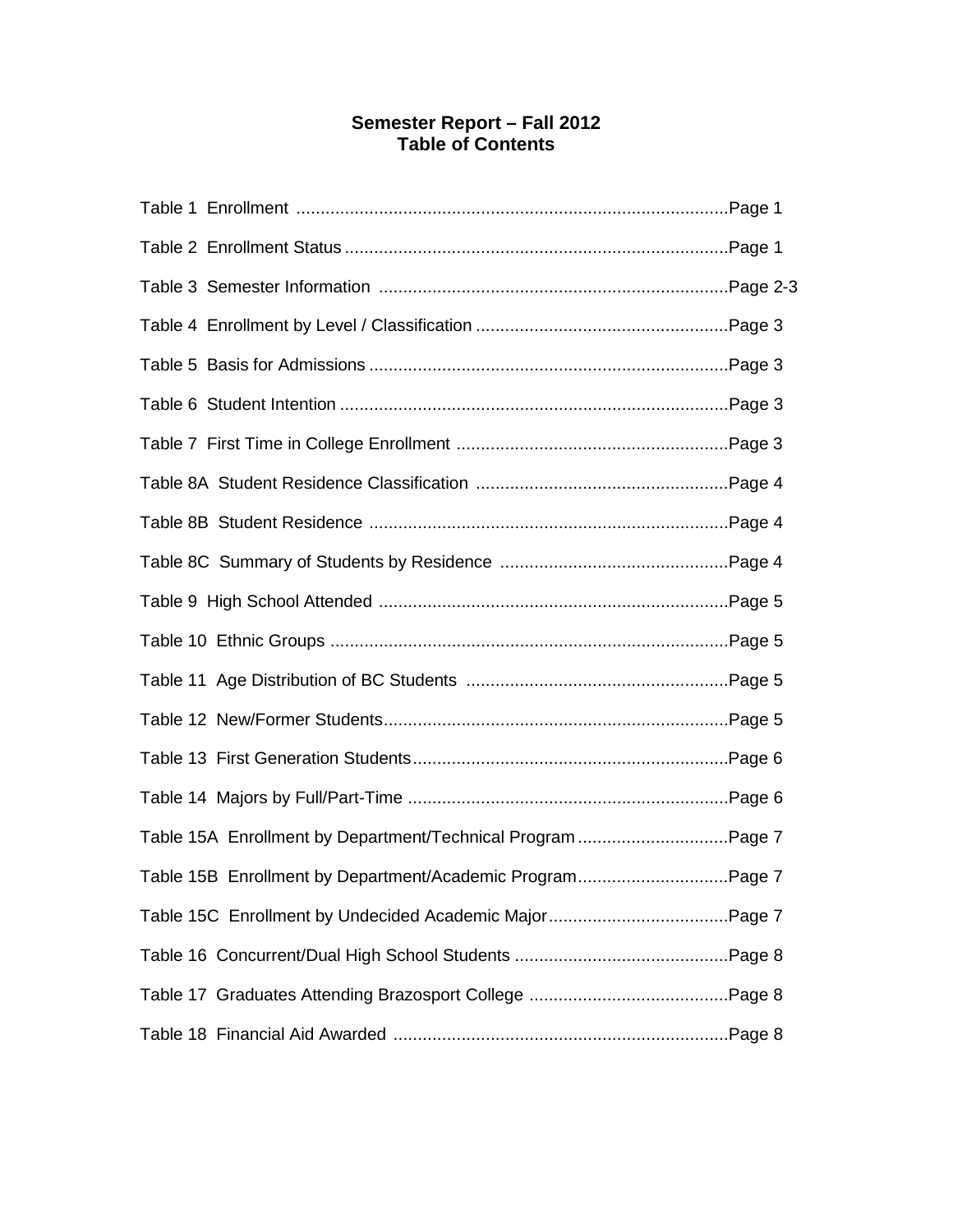# **Semester Report Fall 2012**

### **Table 1 Enrollment**

### **Credit Program**

| Campus – Regular Students      | 4.03. |
|--------------------------------|-------|
| Flexible Entry (16 Duplicated) | or    |
| Total Enrolled (Unduplicated)  |       |

### **Non-Credit Program**

| Total Enrolled (From 8/27/12 through 11/30/12) | 0.021 |
|------------------------------------------------|-------|
|------------------------------------------------|-------|

### **Total Headcount**

| Credit Program     | 4,03c            |
|--------------------|------------------|
| Non-credit Program | .02 <sub>1</sub> |
| Grand Total        | 5.054            |

### **Full-time Student Equivalent**

| Full-time student equivalent (FTSE)                 | 2.674 |
|-----------------------------------------------------|-------|
| Found by dividing total credit hours (32,090) by 12 |       |

**Table 2**

| <b>Enrollment Status</b><br><b>Part-Time / Full-Time</b> |                  |                   |       |  |  |
|----------------------------------------------------------|------------------|-------------------|-------|--|--|
|                                                          | <b>Full-Time</b> | <b>Part-Time*</b> | Total |  |  |
|                                                          |                  |                   | 001 ه |  |  |

| Male          | 514  | ,477  | 1,991 | 49.4  |
|---------------|------|-------|-------|-------|
| Female        | 503  | ,539  | 2.042 | 50.6  |
| Total         | ,017 | 3,016 | 4,033 | 100.0 |
| $\frac{0}{0}$ | 25.2 | 74.8  |       | 100.0 |

\*Part-Time – Less than 12 semester hours in fall semester.

| Day Student / Night Student<br><b>Enrollment Status</b> |       |      |  |
|---------------------------------------------------------|-------|------|--|
|                                                         | No.   | %    |  |
| Day                                                     | 1.875 | 46.5 |  |
| Night                                                   | 1,082 | 26.8 |  |
| Both Day / Night                                        | 759   | 18.8 |  |
| <b>Distance Learning</b>                                | 317   | 7.9  |  |
| Total                                                   | 4,033 |      |  |

Note: Since distance learning classes are not classified as "Day" or "Night" classes, students enrolled in distance learning classes as well as traditional "day" or "night" classes are classified as day, night or both day/night students by their "majority" enrollment in these classes. Therefore, it is possible that distance learning students are included in the Day, Night and Both Day/Night totals if they are taking these traditional classes along with a distance learning class. However, students taking only distance learning classes will be classified as only distance learning students.

**For BC Employees: In order to get additional data or look at trends in the data over time, the Office of Institutional Research now offers access to a data warehouse through the use of a software package known as Zogotech. One has to purchase a license at a cost of \$500 and the OIR will provide training as needed. Contact Paula [\(paula.gentner@brazosport.edu\)](mailto:paula.gentner@brazosport.edu) or Cindy [\(Cindy.Ullrich@brazosport.edu\)](mailto:Cindy.Ullrich@brazosport.edu) for further information.**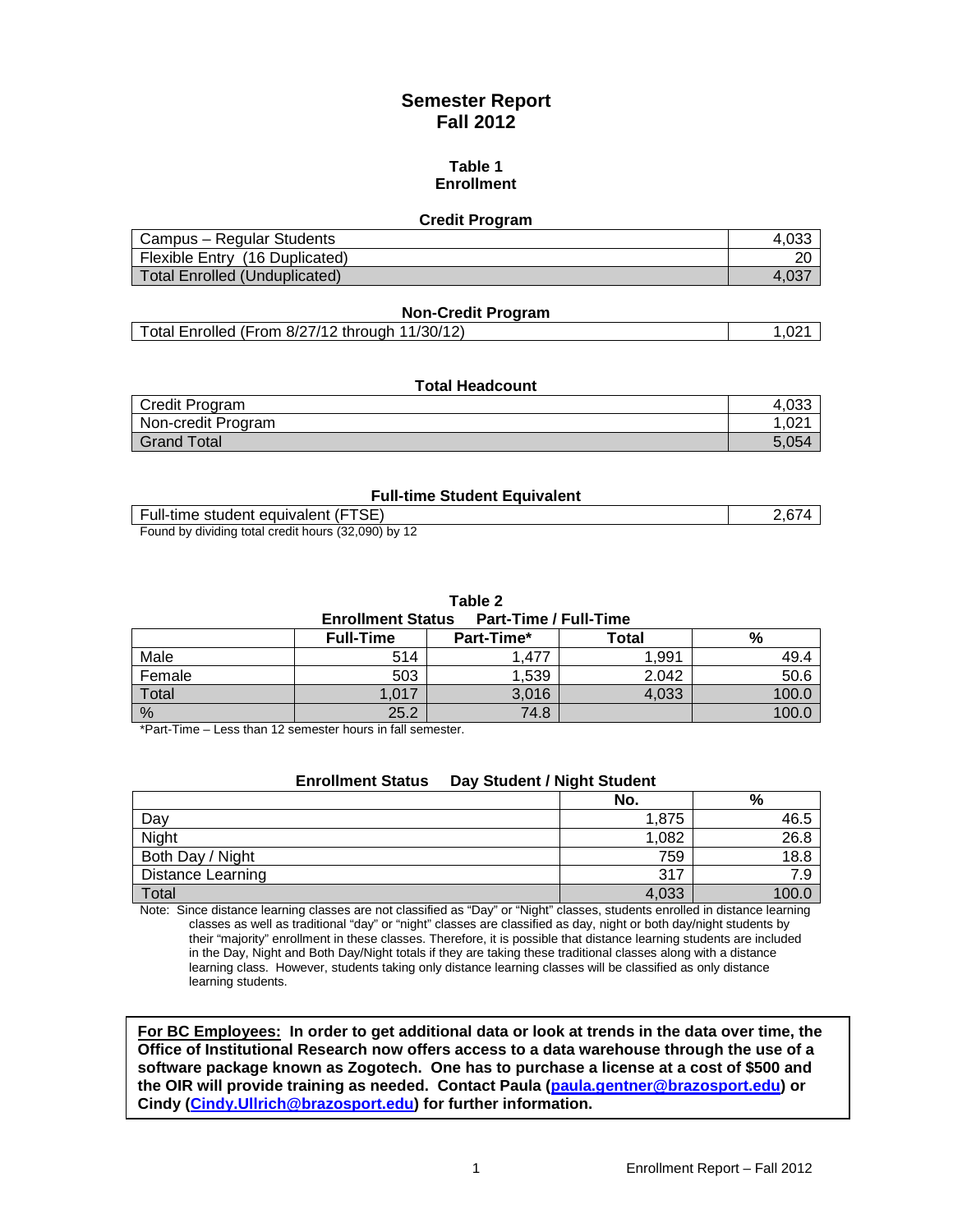### **Table 3 Semester Information**

| <b>Headcount</b> |                       |       |                        |  |
|------------------|-----------------------|-------|------------------------|--|
| Regular          | <b>Flexible Entry</b> | Total | <b>State Reports *</b> |  |
| 4,033            | 20                    | 4.053 | 4,053                  |  |

\* Includes 16 duplicated counts

| <b>Semester Credit Hours</b> |                                        |          |            |               |  |
|------------------------------|----------------------------------------|----------|------------|---------------|--|
|                              | <b>Vocational-</b><br><b>Technical</b> | Academic | <b>BAT</b> | <b>Totals</b> |  |
| Regular                      | 8,693                                  | 22,772   | 507        | 31,972        |  |
| <b>Flexible Entry</b>        | 112                                    | 6        | O          | 118           |  |
| Total                        | 8,805                                  | 22,778   | 507        | 32,090        |  |
|                              |                                        |          |            |               |  |
| In-District                  | 7,900                                  | 17,413   |            | 25,313        |  |
| Out-of-District              | 905                                    | 5,365    | 507        | 6,77          |  |

#### **Totals 8,805 22,778 507 32,090** Note: In / Out-of-District status is determined by where a course is taught.

### **Semester Contact Hours**

|                | <b>Vocational-</b><br>Technical | Academic | BAT   | Totals  |
|----------------|---------------------------------|----------|-------|---------|
| Regular        | 247.824                         | 415.616  | 8,112 | 671.552 |
| Flexible Entry | 2.288                           | 96       |       | 2,384   |
| Total          | 250,112                         | 415,712  | 8,112 | 673,936 |

| In-District     | 222.112<br><i>___</i> | 324.544    |                     | 546.656 |
|-----------------|-----------------------|------------|---------------------|---------|
| Out-of-District | 28,000                | 168<br>91. | 0.110<br>11 L<br>J. | 127.280 |
| <b>Totals</b>   | 250.112               | 415.712    | 8,112               | 673,936 |

Note: In / Out-of-District status is determined by where a course is taught.

### **Semester Credit Hours By Student Tuition Residency Code**

|                 | <b>Vocational-</b> | Academic - |               |
|-----------------|--------------------|------------|---------------|
|                 | <b>Technical</b>   | <b>BAT</b> | <b>Totals</b> |
| In-District     | 4,860              | 13.500     | 18,359        |
| Out-of-District | 3.945              | 9.785      | 13.731        |
| <b>Totals</b>   | 8.805              | 23,285     | 32,090        |

Note: BAT hours are included in Academic credit hours.

### **Semester Contact Hours By Student Tuition Residency Code**

|                 | <b>Vocational-</b> | Academic - |               |
|-----------------|--------------------|------------|---------------|
|                 | <b>Technical</b>   | <b>BAT</b> | <b>Totals</b> |
| In-District     | 138.752            | 248.680    | 387.433       |
| Out-of-District | 111.360            | 175.144    | 286,503       |
| <b>Totals</b>   | 250,112            | 423.824    | 673,936       |

Note: BAT hours are included in Academic contact hours.

### **Distance Learning Semester Contact Hours**

|              | <u>sendered sentaut noard</u> |
|--------------|-------------------------------|
| Internet     | 83,840                        |
| <b>VCT</b>   | 2,288                         |
| <b>Total</b> | 86,128                        |

Note: These contact hour totals do not include hybrid / blended course hours.

The distance learning contact hours are included in semester contact hours.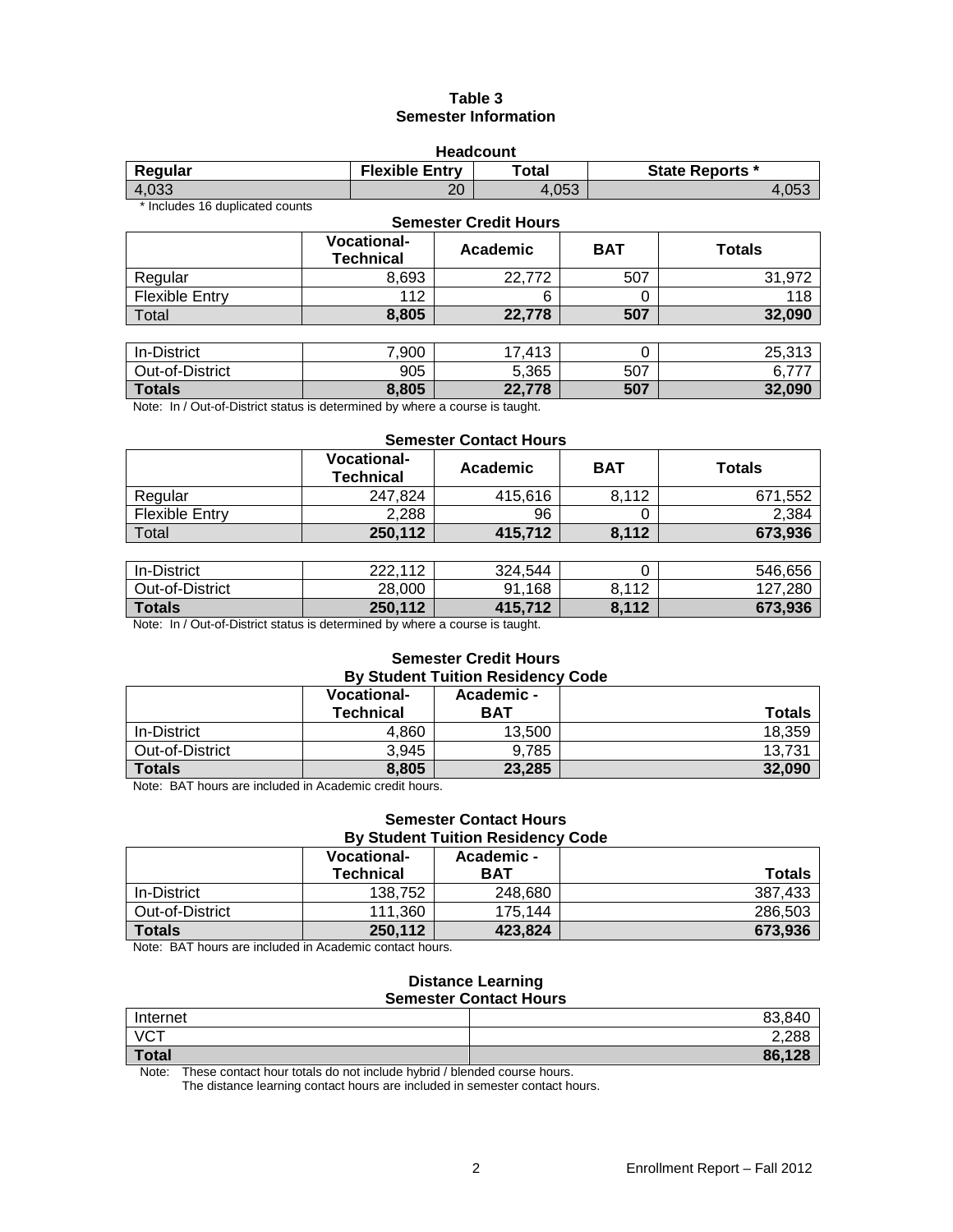### **Table 3 Semester Information Contact hours** *NOT* **funded**

| Developmental Hours               | 1.040  |
|-----------------------------------|--------|
| Academic Hours (Three-peat rule)  | 8.560  |
| Technical Hours (Three-peat rule) | -672   |
| $\tau$ <sub>otal</sub>            | 10.272 |

| .<br><b>Enrollment by Level / Classification</b> |       |       |       |       |  |  |  |
|--------------------------------------------------|-------|-------|-------|-------|--|--|--|
| Male<br>Total<br>%<br>Female                     |       |       |       |       |  |  |  |
| Freshman: First Yr (less than 24 hours)          | 1.231 | 1.218 | 2.449 | 60.7  |  |  |  |
| Sophomore: Second Yr (24-59 hours)               | 541   | 594   | 1.135 | 28.2  |  |  |  |
| Unclassified (60 or more hours)                  | 219   | 230   | 449   | 11.1  |  |  |  |
| <b>Total</b>                                     | 1.991 | 2.042 | 4.033 | 100.0 |  |  |  |

**Table 4**

**Table 5**

**Basis for Admissions for Student Body**

|                             | No.   | $\%$   |
|-----------------------------|-------|--------|
| <b>High School Graduate</b> | 486   | 12.1   |
| Individual Approval         | 699   | 17.3   |
| G.E.D.                      | 108   | 2.7    |
| <b>Former Student</b>       | 2,497 | 61.9   |
| <b>College Transfer</b>     | 243   | 6.0    |
| <b>Unknown</b>              |       | 0.0    |
| <b>Total</b>                | 4,033 | 100  በ |

### **Table 6 Student Intention Why Students Attend Brazosport College**

|                            | No.   | %     |
|----------------------------|-------|-------|
| Earn an Associate's Degree | 1,309 | 32.5  |
| Earn a Certificate         | 785   | 19.5  |
| Earn Credits for Transfer  | 1,294 | 32.1  |
| Job Skills                 | 15    | 0.4   |
| <b>Personal Enrichment</b> | 65    | 1.6   |
| Did Not Respond            | 562   | 13.9  |
| Total                      | 4,033 | 100.0 |

### **Table 7 First Time in College Enrollment**

|        | <b>THOL THIS IN SONGGO EMPIRITY</b> |      |
|--------|-------------------------------------|------|
|        | No.                                 | %    |
| Male   | 281                                 | 54.5 |
| Female | 235                                 | 45.5 |
| Total  | 516                                 |      |

Note: FTIC excludes transfer students.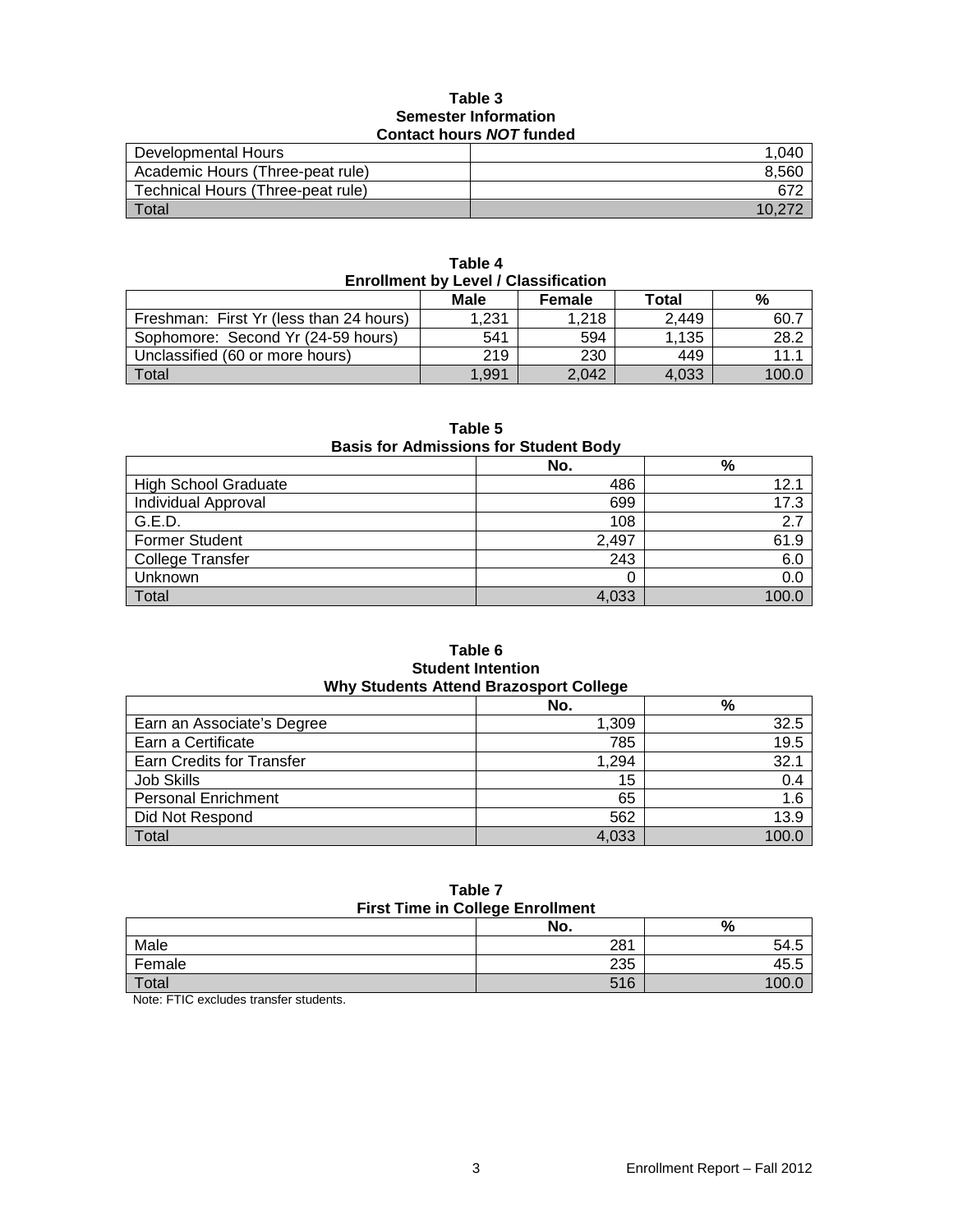| Tapic on<br><b>Student Residence Classification</b> |       |               |  |  |
|-----------------------------------------------------|-------|---------------|--|--|
|                                                     | No.   | %             |  |  |
| In-District                                         | 2,337 | 57.9          |  |  |
| Out-of-District                                     | 1,678 | 41.6          |  |  |
| Out-of-State                                        | 16    | $0.4^{\circ}$ |  |  |
| Foreign                                             |       | 0.0           |  |  |

Foreign 2 0.0 Total  $100.0$ 

# **Table 8A**

### **Table 8B Student Residence**

| City                   | No.   | $\%$  |
|------------------------|-------|-------|
| Angleton               | 732   | 18.2  |
| <b>Brazoria</b>        | 308   | 7.6   |
| Clute                  | 601   | 14.9  |
| Danbury                | 36    | 0.9   |
| Freeport               | 504   | 12.5  |
| Lake Jackson           | 1,253 | 30.8  |
| Sweeny                 | 192   | 4.8   |
| West Columbia          | 171   | 4.2   |
| <b>Other Residence</b> | 246   | 6.1   |
| <b>Total Students</b>  | 4,033 | 100.0 |

**Table 8C Summary of Students by Residence**

| <b>Residence</b>        | No.            | %      | <b>Residence</b>  | No.            | %       |
|-------------------------|----------------|--------|-------------------|----------------|---------|
| <b>Atascosa County</b>  | 1              | .02%   | Alabama           | 1              | .02%    |
| <b>Bexar County</b>     | $\overline{2}$ | .05%   | Alaska            | 1              | .02%    |
| <b>Brazoria County</b>  | 3,876          | 96.11% | Arizona           | $\overline{2}$ | .05%    |
| Denton County           | 1              | .02%   | Georgia           | 1              | .02%    |
| Fort Bend County        | 12             | .30%   | Indiana           | 1              | .02%    |
| <b>Galveston County</b> | 16             | .40%   | Louisiana         | 3              | .07%    |
| <b>Grayson County</b>   | 1              | .02%   | <b>New Mexico</b> | 1              | .02%    |
| <b>Harris County</b>    | 10             | .25%   | North Carolina    | $\overline{2}$ | .05%    |
| Hildalgo County         | $\overline{2}$ | .05%   | Pennsylvania      | 1              | .02%    |
| <b>Houston County</b>   | 3              | .07%   | South Carolina    | 1              | .02%    |
| Jefferson County        | 1              | .02%   | South Dakota      | 1              | .02%    |
| <b>Kendall County</b>   | 1              | .02%   | Wisconsin         | 1              | .02%    |
| <b>Llano County</b>     | 1              | .02%   |                   |                |         |
| Matagorda County        | 77             | 1.91%  | Mexico            | 1              | .02%    |
| <b>Midland County</b>   | $\overline{2}$ | .05%   | Zambia            | 1              | .02%    |
| <b>Nueces County</b>    | 1              | .02%   | <b>Total</b>      | 4,033          | 100.00% |
| Refugio County          | 1              | .02%   |                   |                |         |
| <b>Smith County</b>     | 1              | .02%   |                   |                |         |
| <b>Titus County</b>     | 1              | .02%   |                   |                |         |
| <b>Wharton County</b>   | 4              | .10%   |                   |                |         |
| <b>Wilson County</b>    | 1              | .02%   |                   |                |         |

| <u>oannary or otagonto by residence</u> |                |        |  |                  |                |         |  |
|-----------------------------------------|----------------|--------|--|------------------|----------------|---------|--|
| <b>Residence</b>                        | No.            | ℅      |  | <b>Residence</b> | No.            | %       |  |
| osa County                              |                | .02%   |  | Alabama          |                | .02%    |  |
| County                                  | $\overline{2}$ | .05%   |  | Alaska           | 1              | .02%    |  |
| ria County                              | 3,876          | 96.11% |  | Arizona          | $\overline{2}$ | .05%    |  |
| n County                                | 1              | .02%   |  | Georgia          | 1              | .02%    |  |
| <b>Bend County</b>                      | 12             | .30%   |  | Indiana          | 1              | .02%    |  |
| ston County                             | 16             | .40%   |  | Louisiana        | 3              | .07%    |  |
| on County                               | 1              | .02%   |  | New Mexico       | 1              | .02%    |  |
| Gounty                                  | 10             | .25%   |  | North Carolina   | $\overline{2}$ | .05%    |  |
| go County                               | 2              | .05%   |  | Pennsylvania     | 1              | .02%    |  |
| ton County                              | 3              | .07%   |  | South Carolina   |                | .02%    |  |
| son County                              | 1              | .02%   |  | South Dakota     | 1              | .02%    |  |
| all County                              | 1              | .02%   |  | Wisconsin        | 1              | .02%    |  |
| County                                  | 1              | .02%   |  |                  |                |         |  |
| gorda County                            | 77             | 1.91%  |  | Mexico           | 1              | .02%    |  |
| nd County                               | 2              | .05%   |  | Zambia           |                | .02%    |  |
| es County                               | 1              | .02%   |  | <b>Total</b>     | 4,033          | 100.00% |  |

Includes students that pay C & D coded tuition.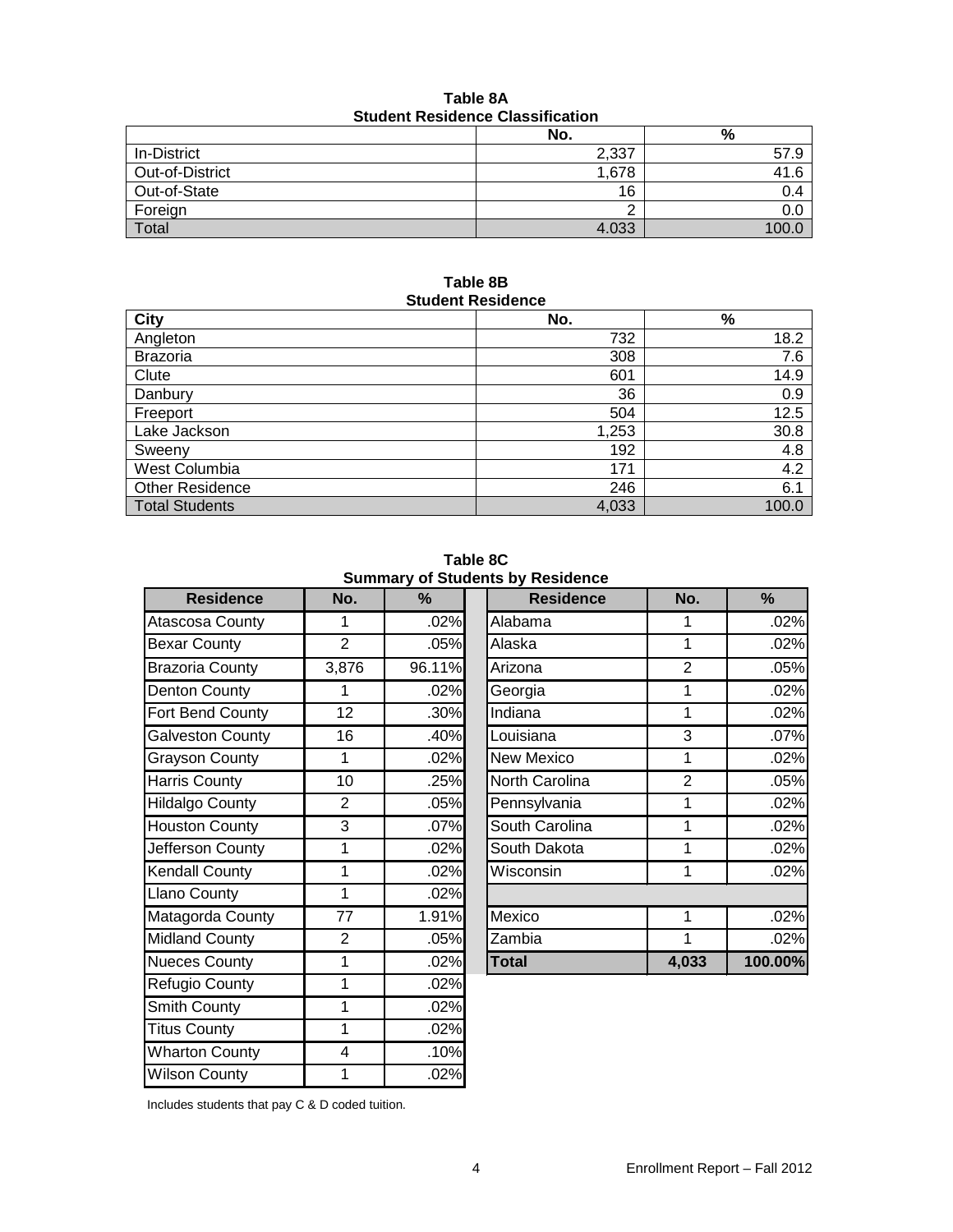### **Table 9 High School Attended**

| <b>School</b>                      | ີ<br>No. | $\frac{9}{6}$ |
|------------------------------------|----------|---------------|
| Angleton                           | 652      | 16.2          |
| <b>Brazosport</b>                  | 454      | 11.3          |
| <b>Brazosport Christian School</b> | 12       | 0.3           |
| <b>Brazoswood</b>                  | 1,196    | 29.7          |
| Columbia                           | 360      | 8.9           |
| Danbury                            | 33       | 0.8           |
| Sweenv                             | 290      | 7.2           |
| Other Schools                      | 643      | 15.9          |
| No School Assigned                 | 393      | 9.7           |
| <b>Total Students</b>              | 4,033    | 100.0         |

**Table 10 Ethnic Groups**

| LUTTIV VIVUPS                    |                |       |  |  |
|----------------------------------|----------------|-------|--|--|
| Race                             | No.            | %     |  |  |
| White                            | 2240           | 55.5  |  |  |
| <b>Black</b>                     | 294            | 7.3   |  |  |
| Hispanic                         | 1,366          | 33.9  |  |  |
| Asian                            | 42             | 1.0   |  |  |
| American Indian / Alaskan Native | 10             | 0.2   |  |  |
| Non-Resident Alien               | 0              | 0.0   |  |  |
| Native Hawaiian / Other Pacific  | $\overline{2}$ | 0.0   |  |  |
| Islander                         |                |       |  |  |
| Race Unknown                     | 79             | 2.0   |  |  |
| Total                            | 4,033          | 100.0 |  |  |

# **Table 11**

| Age                       | <b>Age Distribution of BC Students</b><br>No. | %     |
|---------------------------|-----------------------------------------------|-------|
| Under 18                  | 937                                           | 23.2  |
| $18 - 21$                 | 1,372                                         | 34.0  |
| 22-25                     | 557                                           | 13.8  |
| 26-29                     | 382                                           | 9.5   |
| 30-37                     | 420                                           | 10.4  |
| 38 and above              | 365                                           | 9.1   |
| Total                     | 4,033                                         | 100.0 |
| <b>00.70</b><br>$\Lambda$ |                                               |       |

Average Age = 23.73 Median Age  $= 20.0$ 

# **Table 12**

| <b>New / Former Students</b> |       |       |  |  |
|------------------------------|-------|-------|--|--|
| No.<br>%                     |       |       |  |  |
| <b>Former Students</b>       | 3.390 | 84.   |  |  |
| <b>New Students</b>          | 643   | 15.9  |  |  |
| Total                        | 4.033 | ا 100 |  |  |

Note: New students include transfer students.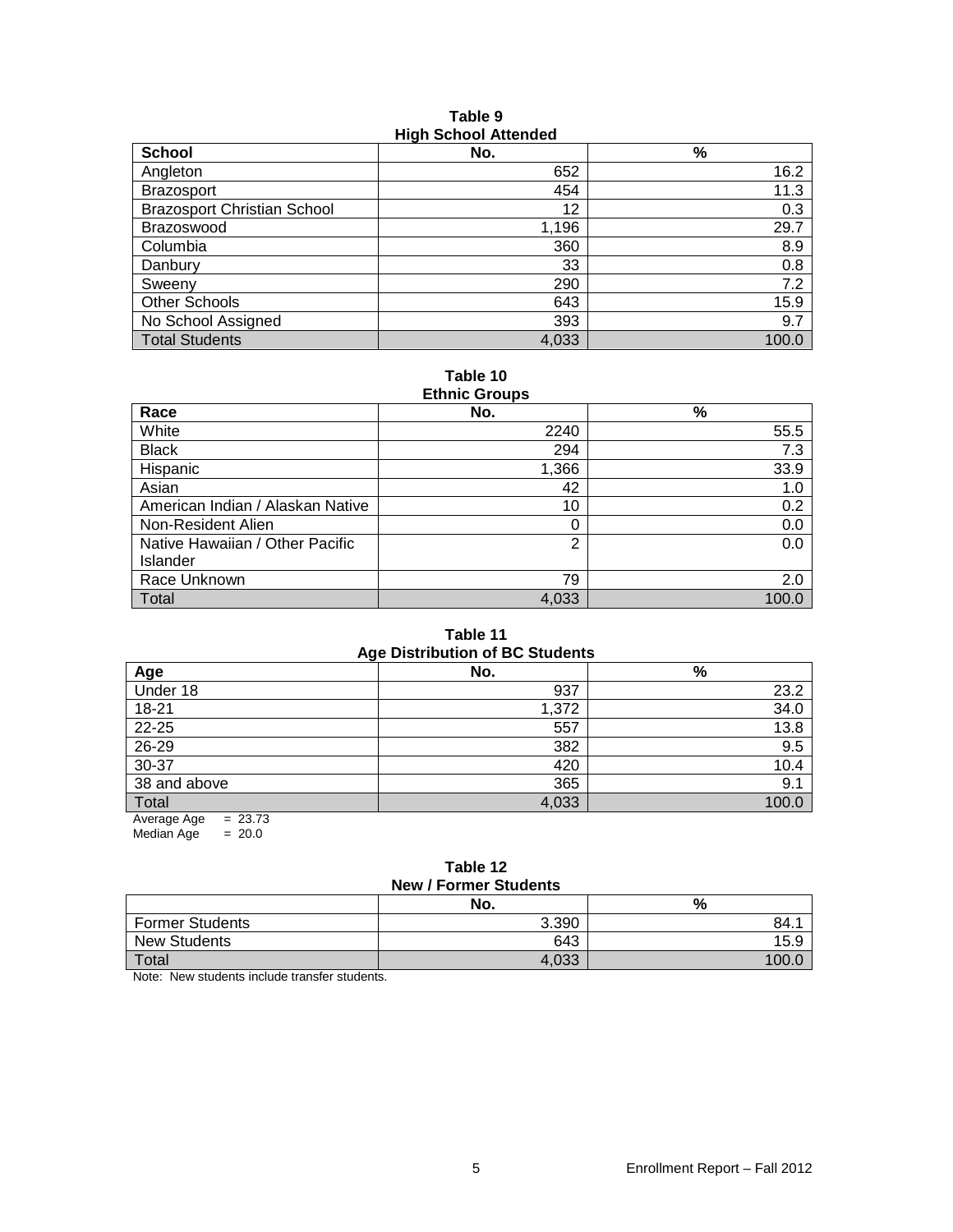### **Table 13 First Generation Students**

|                                 | No. | %    |  |
|---------------------------------|-----|------|--|
| <b>First Generation Student</b> | 258 |      |  |
| Not First Generation Student    | 66  | 10.3 |  |
| No response in mother's or      | 319 | 49.6 |  |
| father's education level        |     |      |  |
| Total                           | 643 |      |  |

Note: First generation students include only new students.

A first generation student is defined by both parents' education level below a Baccalaureate Degree.

### **Table 14 Majors by Full / Part-Time**

### **Academic**

|       | No. | $\mathbf{0}$<br>70 |
|-------|-----|--------------------|
| Full  | 342 | 34.4               |
| Part  | 652 | 65.6               |
| Total | 994 | 10 <sup>o</sup>    |

### **Vocational - Technical**

|       | No.   | %          |
|-------|-------|------------|
| Full  | 320   | 227<br>، ت |
| Part  | ,033  | 76.3       |
| Total | 1,353 | 100.0      |

### **Undecided – Academic**

|       | No.       | %          |
|-------|-----------|------------|
| Full  | 324       | ററ<br>ZU.1 |
| Part  | 1,243     | 79.3       |
| Total | ,567<br>л | 100.0      |

Note: The large number of part-time Undecided – Academic majors is due to concurrent / dual credit students.

### **Bachelor's in Applied Technology**

|                    | No.      | --<br>$\Omega$<br>70 |
|--------------------|----------|----------------------|
| Full               | $\Omega$ | 26.7                 |
| Part               | 88       | 73.9                 |
| Total              | 119      | 100.0                |
| <b>Grand Total</b> | 4,033    | 100.C                |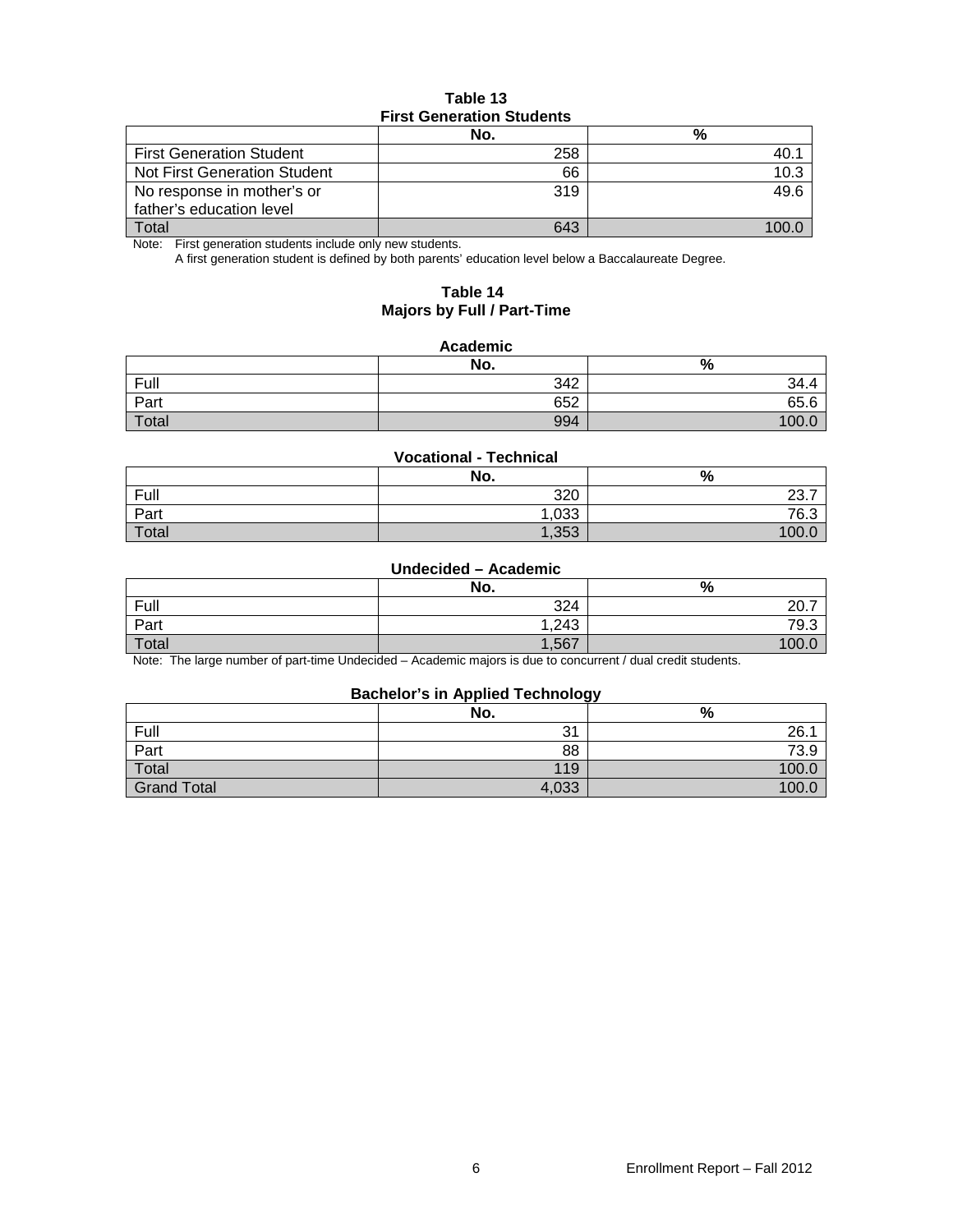### **Table 15A Enrollment by Department**

|              | <b>Technical Programs</b> |                 |                |        |           |             |
|--------------|---------------------------|-----------------|----------------|--------|-----------|-------------|
|              |                           |                 | <b>Contact</b> |        |           |             |
|              | <b>Total</b>              | <b>Semester</b> | <b>Hours</b>   |        |           |             |
|              | <b>Students</b>           | <b>Hours</b>    | Lec/Lab        | Co-op  | Practicum | <b>FTSE</b> |
| <b>ACNT</b>  | 32                        | 64              | 1,280          |        |           | 5.33        |
| <b>AUMT</b>  | 110                       | 188             | 6,688          | 1,600  |           | 15.67       |
| <b>BMGT</b>  | 27                        | 81              | 1,296          |        |           | 6.75        |
| <b>BUSG</b>  | 22                        | 66              | 1,056          |        |           | 5.50        |
| <b>CDEC</b>  | 20                        | 51              | 1,680          | 960    |           | 4.25        |
| <b>CETT</b>  | 22                        | 33              | 704            |        |           | 2.75        |
| <b>CJLE</b>  | 140                       | 350             | 11,200         |        |           | 29.17       |
| <b>CJSA</b>  | 1                         | 3               | 336            |        | 336       | 0.25        |
| <b>CNBT</b>  | 155                       | 285             | 8,784          | 3,840  |           | 23.75       |
| <b>CPMT</b>  | 40                        | 80              | 1,600          |        |           | 6.67        |
| <b>CTEC</b>  | 164                       | 330             | 13,264         | 8,000  |           | 27.50       |
| <b>DFTG</b>  | 246                       | 369             | 10,480         | 2,560  |           | 30.75       |
| <b>ELPT</b>  | 363                       | 598             | 12,400         |        |           | 49.83       |
| <b>ELTN</b>  | 38                        | 57              | 6,384          | 6,080  |           | 4.75        |
| <b>EMSP</b>  | 65                        | 130             | 5,360          |        |           | 10.83       |
| <b>ENTC</b>  | 34                        | 51              | 1,088          |        |           | 4.25        |
| <b>EPCT</b>  | 63                        | 165             | 2,640          |        |           | 13.75       |
| <b>HART</b>  | 114                       | 206             | 6,928          | 3,200  |           | 17.17       |
| <b>HITT</b>  | 114                       | 342             | 5,472          |        |           | 28.50       |
| <b>INTC</b>  | 389                       | 678             | 13,840         |        |           | 56.50       |
| <b>ITNW</b>  | 64                        | 96              | 2,048          |        |           | 8.00        |
| <b>ITSC</b>  | 168                       | 279             | 6,688          | 960    |           | 23.25       |
| <b>ITSE</b>  | 20                        | 40              | 800            |        |           | 3.33        |
| <b>ITSW</b>  | 22                        | 33              | 704            |        |           | 2.75        |
| <b>ITSY</b>  | 20                        | 30              | 640            |        |           | 2.50        |
| <b>MCHN</b>  | 377                       | 585             | 22,064         | 11,520 |           | 48.75       |
| <b>NDTE</b>  | 28                        | 42              | 896            |        |           | 3.50        |
| <b>NUCP</b>  | 30                        | 68              | 1,264          |        |           | 5.67        |
| <b>OSHT</b>  | 107                       | 280             | 10,528         | 6,720  |           | 23.33       |
| PFPB         | 156                       | 234             | 7,984          | 3,520  |           | 19.50       |
| <b>POFI</b>  | 104                       | 156             | 7,488          | 4,160  |           | 13.00       |
| <b>POFT</b>  | 161                       | 255             | 6,000          |        |           | 21.25       |
| <b>PTAC</b>  | 601                       | 1,440           | 27,952         |        |           | 120.00      |
| <b>RNSG</b>  | 247                       | 441             | 17,552         |        |           | 36.75       |
| <b>TECM</b>  | 64                        | 128             | 2,560          |        |           | 10.67       |
| <b>WLDG</b>  | 235                       | 483             | 20,560         | 4,800  |           | 40.25       |
| <b>Total</b> | 4,563                     | 8,717           | 248,208        | 57,920 | 336       |             |

Note: Enrollment may be duplicated.

FTSE = fall semester hours divided by 12.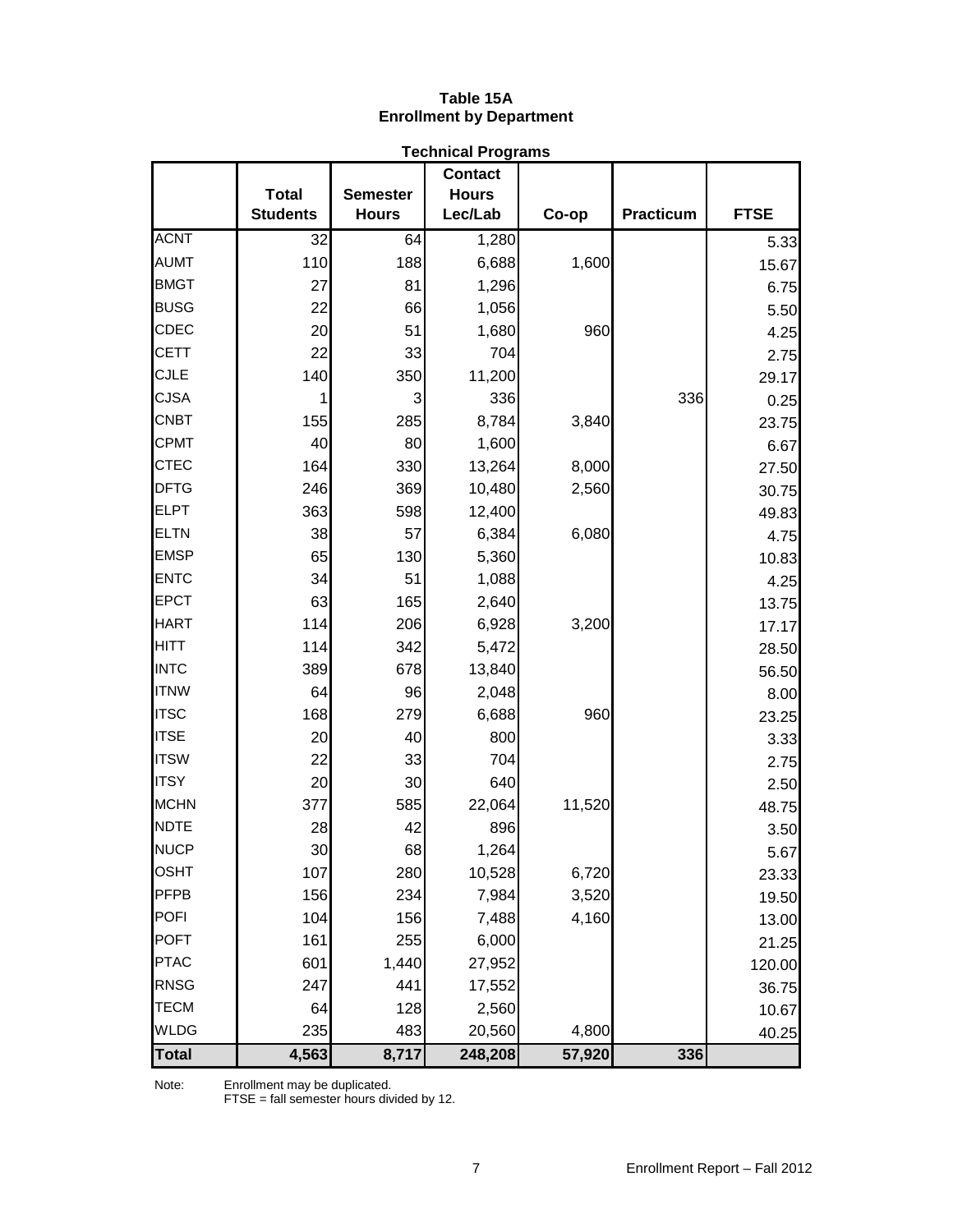## **Table 15B Enrollment by Department**

|                | <b>Academic Programs</b> |                 |                |                         |                         |             |
|----------------|--------------------------|-----------------|----------------|-------------------------|-------------------------|-------------|
|                |                          |                 | <b>Contact</b> |                         |                         |             |
|                | <b>Total</b>             | <b>Semester</b> | <b>Hours</b>   |                         |                         |             |
|                | <b>Students</b>          | <b>Hours</b>    | Lec/Lab        | Co-op                   | <b>Practicum</b>        | <b>FTSE</b> |
| <b>ACCT</b>    | 96                       | 192             | 3,072          |                         |                         | 16.00       |
| <b>ARTS</b>    | 249                      | 660             | 11,952         |                         |                         | 55.00       |
| <b>BCIS</b>    | 604                      | 1,208           | 24,160         |                         |                         | 100.67      |
| <b>BIOL</b>    | 1,087                    | 2,193           | 53,024         |                         |                         | 182.75      |
| <b>BUSI</b>    | 13                       | 39              | 624            |                         |                         | 3.25        |
| <b>CHEM</b>    | 574                      | 1,148           | 26,080         |                         |                         | 95.67       |
| cosc           | 30                       | 60              | 1,200          |                         |                         | 5.00        |
| CRIJ           | 122                      | 366             | 5,856          |                         |                         | 30.50       |
| <b>DRAM</b>    | 29                       | 49              | 1,552          |                         |                         | 4.08        |
| <b>ECON</b>    | 123                      | 369             | 5,904          |                         |                         | 30.75       |
| <b>EDUC</b>    | 60                       | 90              | 1,920          |                         |                         | 7.50        |
| <b>ENGL</b>    | 1,043                    | 2,883           | 48,096         |                         |                         | 240.25      |
| <b>ENVR</b>    | 116                      | 232             | 5,568          |                         |                         | 19.33       |
| FREN           | 20                       | 40              | 800            |                         |                         | 3.33        |
| GOVT           | 436                      | 1,308           | 20,928         |                         |                         | 109.00      |
| <b>HIST</b>    | 629                      | 1,887           | 30,192         |                         |                         | 157.25      |
| <b>HUMA</b>    | 239                      | 717             | 11,472         |                         |                         | 59.75       |
| <b>MATH</b>    | 1,506                    | 3,654           | 65,664         |                         |                         | 304.50      |
| <b>MUAP</b>    | 21                       | 21              | 336            |                         |                         | 1.75        |
| <b>MUEN</b>    | 53                       | 53              | 3,248          |                         |                         | 4.42        |
| <b>MUSI</b>    | 148                      | 326             | 5,776          |                         |                         | 27.17       |
| PHIL           | 29                       | 87              | 1,392          |                         |                         | 7.25        |
| <b>PHYS</b>    | 122                      | 244             | 5,856          |                         |                         | 20.33       |
| <b>PSYC</b>    | 871                      | 2,613           | 41,808         |                         |                         | 217.75      |
| SOCI           | 162                      | 486             | 7,776          |                         |                         | 40.50       |
| <b>SPAN</b>    | 61                       | 145             | 2,624          |                         |                         | 12.08       |
| <b>SPCH</b>    | 339                      | 1,017           | 16,272         |                         |                         | 84.75       |
| <b>TECA</b>    | 55                       | 105             | 2,000          |                         |                         | 8.75        |
| <b>TMGT</b>    | 177                      | 501             | 8,016          |                         |                         | 41.75       |
| <b>Total</b>   | 9,014                    | 22,693          | 413,168        | $\overline{\mathbf{0}}$ | $\overline{\mathbf{0}}$ |             |
| Grand<br>Total | 13,577                   | 31,410          | 661,376        | 57,920                  | 336                     |             |

Note: Enrollment may be duplicated.

FTSE = fall semester hours divided by 12.

| Table 15C |  |
|-----------|--|
|-----------|--|

| <b>Hegis Code</b> | <b>Major</b>         | <b>Students</b> |
|-------------------|----------------------|-----------------|
| 6950              | Undecided – Academic | .567            |